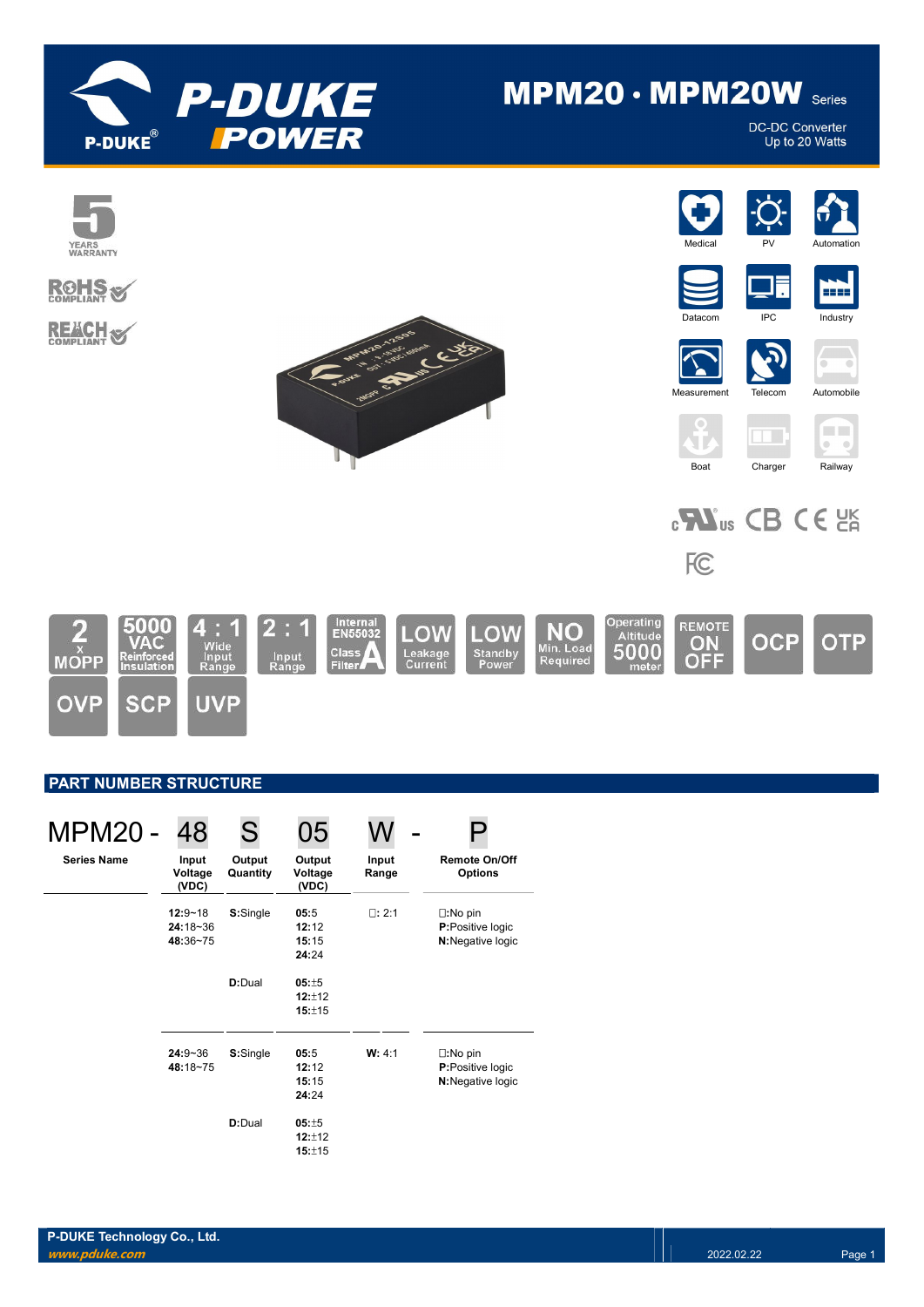



## TECHNICAL SPECIFICATION All specifications are typical at nominal input, full load and 25℃ unless otherwise noted

| Model<br><b>Number</b> | Input Range | <b>Output Voltage</b> | <b>Output Current</b><br>@ Full Load | <b>Input Current</b><br>@ No Load | Efficiency    | <b>Maximum</b><br><b>Capacitor Load</b> |
|------------------------|-------------|-----------------------|--------------------------------------|-----------------------------------|---------------|-----------------------------------------|
|                        | <b>VDC</b>  | <b>VDC</b>            | mA                                   | mA                                | $\frac{9}{6}$ | μF                                      |
| MPM20-12S05            | $9 - 18$    | 5                     | 4000                                 | $\bf 8$                           | 88.5          | 5000                                    |
| MPM20-12S12            | $9 - 18$    | 12                    | 1670                                 | 12                                | 88.5          | 850                                     |
| MPM20-12S15            | $9 - 18$    | 15                    | 1330                                 | 13                                | 89            | 700                                     |
| MPM20-12S24            | $9 - 18$    | 24                    | 833                                  | 11                                | 89            | 220                                     |
| MPM20-12D05            | $9 - 18$    | $\pm 5$               | ±2000                                | 11                                | 86            | ±2500                                   |
| MPM20-12D12            | $9 - 18$    | ±12                   | ±833                                 | 11                                | 89            | ±500                                    |
| MPM20-12D15            | $9 - 18$    | ±15                   | ±667                                 | 14                                | 89            | ±350                                    |
| MPM20-24S05            | $18 - 36$   | 5                     | 4000                                 | 8                                 | 90            | 5000                                    |
| MPM20-24S12            | $18 - 36$   | 12                    | 1670                                 | 9                                 | 90            | 850                                     |
| MPM20-24S15            | $18 - 36$   | 15                    | 1330                                 | $\boldsymbol{9}$                  | 90            | 700                                     |
| MPM20-24S24            | $18 - 36$   | 24                    | 833                                  | 9                                 | 90            | 220                                     |
| MPM20-24D05            | $18 - 36$   | $\pm 5$               | ±2000                                | 11                                | 86            | ±2500                                   |
| MPM20-24D12            | $18 - 36$   | ±12                   | ±833                                 | 9                                 | 90            | ±500                                    |
| MPM20-24D15            | $18 - 36$   | ±15                   | ±667                                 | 11                                | 90            | ±350                                    |
| MPM20-48S05            | $36 - 75$   | 5                     | 4000                                 | 9                                 | 89.5          | 5000                                    |
| MPM20-48S12            | $36 - 75$   | 12                    | 1670                                 | $\boldsymbol{9}$                  | 88.5          | 850                                     |
| MPM20-48S15            | $36 - 75$   | 15                    | 1330                                 | 9                                 | 89            | 700                                     |
| MPM20-48S24            | $36 - 75$   | 24                    | 833                                  | 9                                 | 88.5          | 220                                     |
| MPM20-48D05            | $36 - 75$   | ±5                    | ±2000                                | 9                                 | 86            | ±2500                                   |
| MPM20-48D12            | $36 - 75$   | ±12                   | ±833                                 | 9                                 | 88.5          | ±500                                    |
| MPM20-48D15            | $36 - 75$   | ±15                   | ±667                                 | 9                                 | 89            | ±350                                    |
| MPM20-24S05W           | $9 - 36$    | 5                     | 4000                                 | 8                                 | 88.5          | 5000                                    |
| MPM20-24S12W           | $9 - 36$    | 12                    | 1670                                 | 11                                | 88.5          | 850                                     |
| MPM20-24S15W           | $9 - 36$    | 15                    | 1330                                 | 10                                | 89            | 700                                     |
| MPM20-24S24W           | $9 - 36$    | 24                    | 833                                  | 10                                | 88.5          | 220                                     |
| MPM20-24D05W           | $9 - 36$    | ±5                    | ±2000                                | $\boldsymbol{9}$                  | 86            | ±2500                                   |
| MPM20-24D12W           | $9 - 36$    | ±12                   | ±833                                 | 10                                | 88.5          | ±500                                    |
| MPM20-24D15W           | $9 - 36$    | ±15                   | ±667                                 | 11                                | 89            | ±350                                    |
| MPM20-48S05W           | $18 - 75$   | 5                     | 4000                                 | 9                                 | 89.5          | 5000                                    |
| MPM20-48S12W           | $18 - 75$   | 12                    | 1670                                 | 9                                 | 88.5          | 850                                     |
| MPM20-48S15W           | $18 - 75$   | 15                    | 1330                                 | 9                                 | 89            | 700                                     |
| MPM20-48S24W           | $18 - 75$   | 24                    | 833                                  | 9                                 | 88.5          | 220                                     |
| MPM20-48D05W           | $18 - 75$   | ±5                    | ±2000                                | 9                                 | 86            | ±2500                                   |
| MPM20-48D12W           | $18 - 75$   | ±12                   | ±833                                 | 9                                 | 88.5          | ±500                                    |
| MPM20-48D15W           | $18 - 75$   | ±15                   | ±667                                 | 9                                 | 89            | ±350                                    |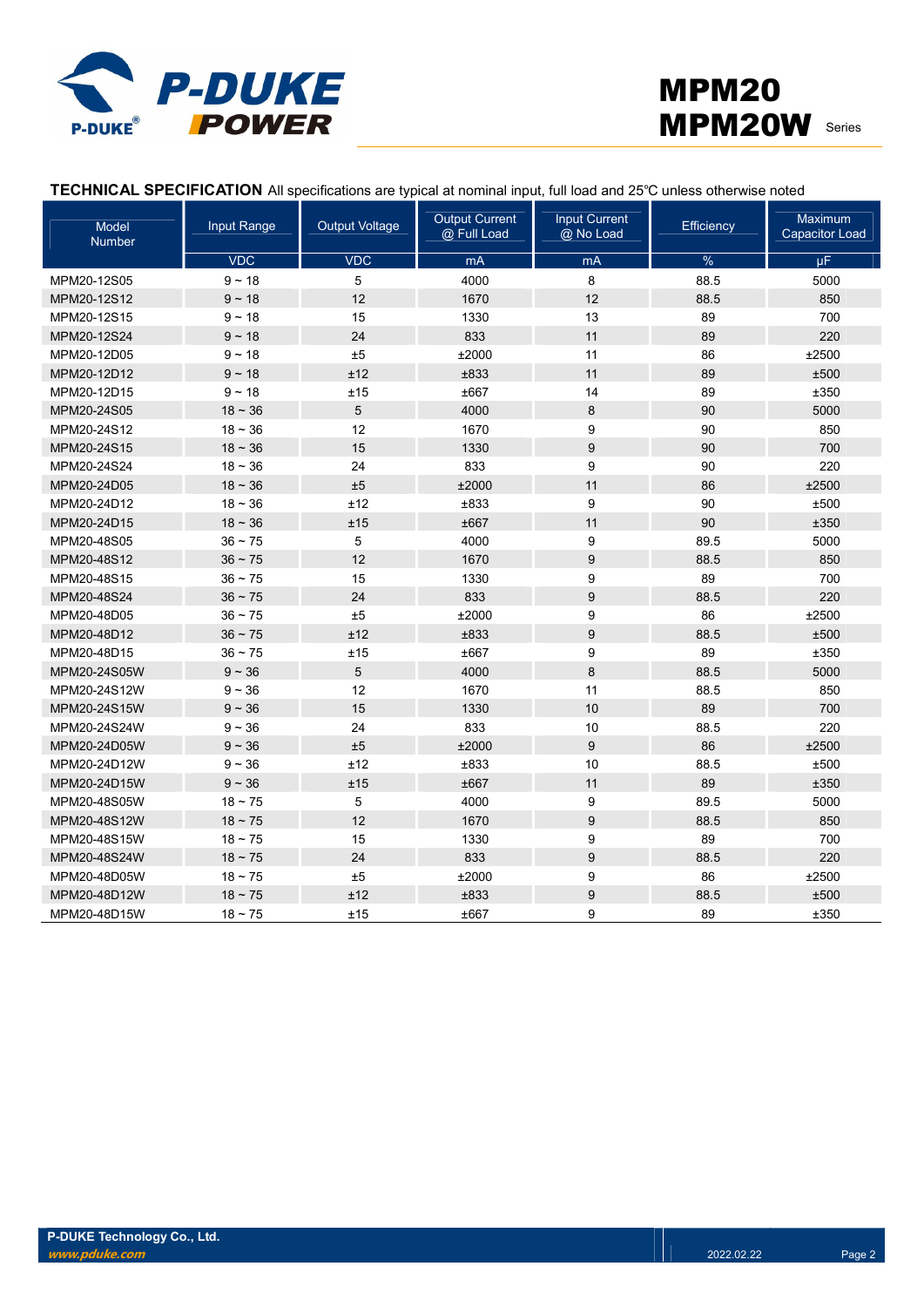

| <b>INPUT SPECIFICATIONS</b>   |                         |                   |                           |           |        |      |                           |             |
|-------------------------------|-------------------------|-------------------|---------------------------|-----------|--------|------|---------------------------|-------------|
| <b>Parameter</b>              |                         | <b>Conditions</b> |                           |           | Min.   | Typ. | Max.                      | <b>Unit</b> |
| Operating input voltage range |                         | 2:1               | 12Vin(nom)                |           | 9      | 12   | 18                        |             |
|                               |                         |                   | 24Vin(nom)                |           | 18     | 24   | 36                        | <b>VDC</b>  |
|                               |                         |                   | 48Vin(nom)                |           | 36     | 48   | 75                        |             |
|                               |                         | $(W)$ 4:1         | 24Vin(nom)                |           | 9      | 24   | 36                        | <b>VDC</b>  |
|                               |                         |                   | 48Vin(nom)                |           | 18     | 48   | 75                        |             |
| Start up voltage              |                         | 2:1               | 12Vin(nom)                |           |        |      | 9                         |             |
|                               |                         |                   | 24Vin(nom)                |           |        |      | 18                        | <b>VDC</b>  |
|                               |                         |                   | 48Vin(nom)                |           |        |      | 36                        |             |
|                               |                         | $(W)$ 4:1         | 24Vin(nom)                |           |        |      | 9                         | <b>VDC</b>  |
|                               |                         |                   | 48Vin(nom)                |           |        |      | 18                        |             |
| Shutdown voltage              |                         | 2:1               | 12Vin(nom)                |           | 7.8    | 8    | 8.6                       |             |
|                               |                         |                   | 24Vin(nom)                |           | 15.8   | 16   | 17.4                      | <b>VDC</b>  |
|                               |                         |                   | 48Vin(nom)                |           | 32     | 33   | 34                        |             |
|                               |                         | (W) 4:1           | 24Vin(nom)                |           | 7.8    | 8    | 8.6                       | <b>VDC</b>  |
|                               |                         |                   | 48Vin(nom)                |           | 15.8   | 16   | 17.4                      |             |
| Start up time                 | Constant resistive load |                   | Power up                  |           |        | 30   | 60                        | ms          |
|                               |                         |                   | Remote ON/OFF             |           |        | 30   | 60                        |             |
| Input surge voltage           | 3 second, max.          |                   | 12Vin(nom)                |           |        |      | 25                        |             |
|                               |                         |                   | 24Vin(nom)                |           |        |      | 50                        | <b>VDC</b>  |
|                               |                         |                   | 48Vin(nom)                |           |        |      | 100                       |             |
|                               | 3 second, max.          |                   | 24Vin(nom)                |           |        |      | 50                        | <b>VDC</b>  |
|                               |                         |                   | 48Vin(nom)                |           |        |      | 100                       |             |
| Input filter                  |                         |                   |                           |           |        |      | Pi type                   |             |
| Remote ON/OFF (Option)        | Referred to - Vin pin   |                   | Positive logic            | DC-DC ON  |        |      | Open or $3.5 \sim 12$ VDC |             |
|                               |                         |                   |                           | DC-DC OFF |        |      | Short or $0 \sim 1.2$ VDC |             |
|                               |                         |                   | Negative logic            | DC-DC ON  |        |      | Short or $0 \sim 1.2$ VDC |             |
|                               |                         |                   |                           | DC-DC OFF |        |      | Open or $3.5 \sim 12$ VDC |             |
|                               |                         |                   | Input current of Ctrl pin |           | $-0.5$ |      |                           | mA          |
|                               |                         |                   | Remote off input current  |           |        | 2.5  |                           | mA          |

| <b>OUTPUT SPECIFICATIONS</b>     |                                    |                |         |      |                                 |               |
|----------------------------------|------------------------------------|----------------|---------|------|---------------------------------|---------------|
| <b>Parameter</b>                 | <b>Conditions</b>                  |                | Min.    | Typ. | Max.                            | Unit          |
| Voltage accuracy                 |                                    |                | $-1.0$  |      | $+1.0$                          | $\%$          |
| Line regulation                  | Low Line to High Line at Full Load | Single         | $-0.2$  |      | $+0.2$                          | $\frac{0}{0}$ |
|                                  |                                    | Dual           | $-0.5$  |      | $+0.5$                          |               |
| Load regulation                  | No Load to Full Load               | Single         | $-0.2$  |      | $+0.2$                          | $\frac{0}{0}$ |
|                                  |                                    | Dual           | $-1.0$  |      | $+1.0$                          |               |
| Cross regulation                 | Asymmetrical load 25%/100% FL      | Dual           | $-5.0$  |      | $+5.0$                          | $\%$          |
| Voltage adjustability            | Single output                      | 5Vout, 12Vout  | $-10$   |      | $+10$                           | $\%$          |
|                                  |                                    | 15Vout, 24Vout | $-10$   |      | $+20$                           |               |
| Ripple and noise                 | Measured by 20MHz bandwidth        |                |         |      |                                 |               |
|                                  |                                    | Single         |         |      |                                 |               |
|                                  | With a 10µF/25V X7R MLCC           | 5Vout          |         | 50   |                                 |               |
|                                  | With a 10µF/25V X7R MLCC           | 12Vout         |         | 75   |                                 |               |
|                                  | With a 10µF/25V X7R MLCC           | 15Vout         |         | 75   |                                 | mVp-p         |
|                                  | With a 4.7µF/50V X7R MLCC          | 24Vout         |         | 100  |                                 |               |
|                                  |                                    | Dual           |         |      |                                 |               |
|                                  | With a 10µF/25V X7R MLCC           | $±5$ Vout      |         | 50   |                                 |               |
|                                  | With a 10µF/25V X7R MLCC           | ±12Vout        |         | 75   |                                 |               |
|                                  | With a 10µF/25V X7R MLCC           | $±15$ Vout     |         | 75   |                                 |               |
| Temperature coefficient          |                                    |                | $-0.02$ |      | $+0.02$                         | $\%$ /°C      |
| Transient response recovery time | 25% load step change               |                |         | 250  |                                 | μs            |
| Over voltage protection          | Zener diode clamp                  | 5Vout          |         | 6.2  |                                 |               |
|                                  |                                    | 12Vout         |         | 15   |                                 | <b>VDC</b>    |
|                                  |                                    | 15Vout         |         | 20   |                                 |               |
|                                  |                                    | 24Vout         |         | 30   |                                 |               |
| Over load protection             | % of lout rated; Hiccup mode       |                |         | 150  | 185                             | $\%$          |
| Short circuit protection         |                                    |                |         |      | Continuous, automatics recovery |               |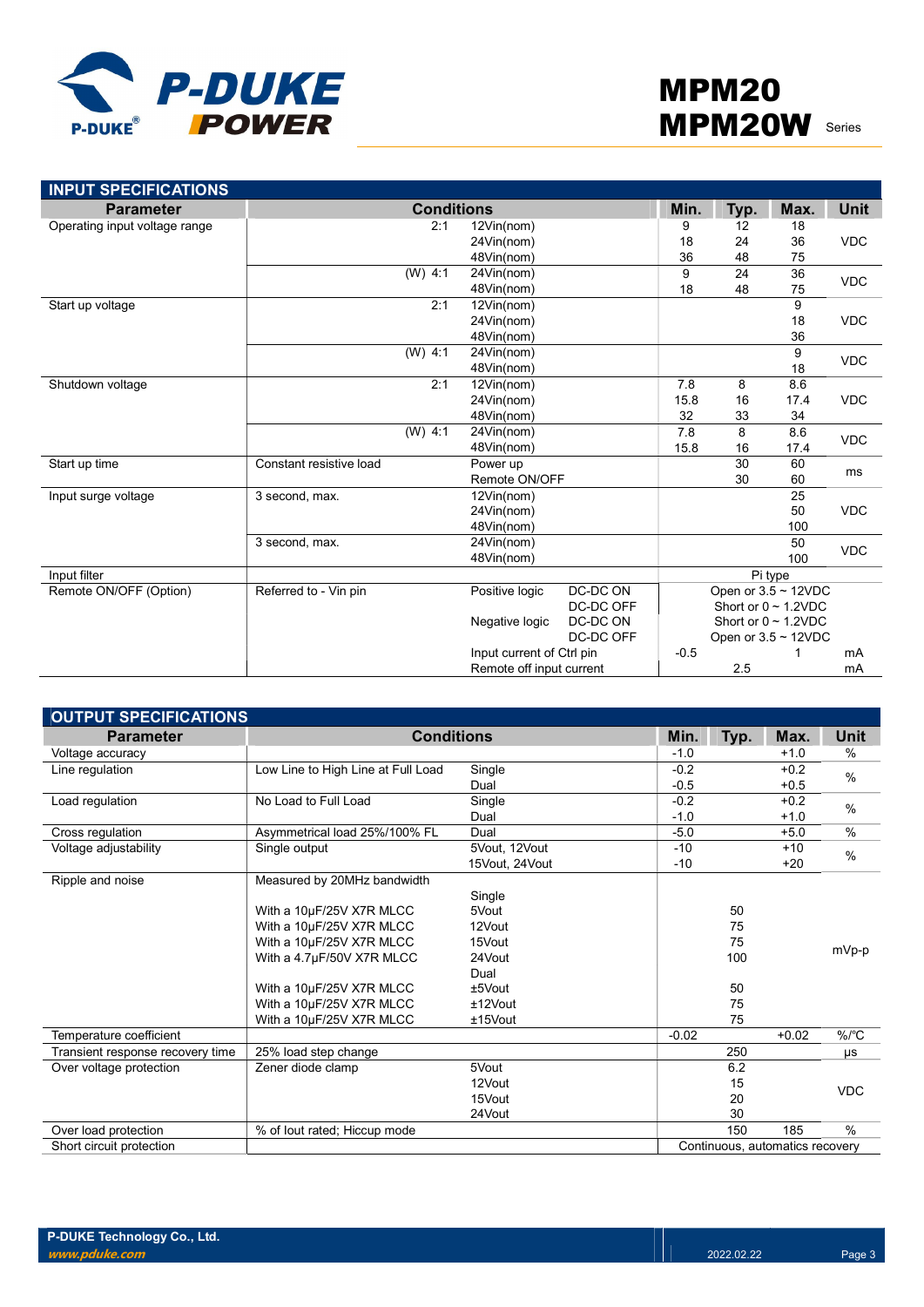

| <b>GENERAL SPECIFICATIONS</b> |                                                  |                   |      |      |                              |                              |
|-------------------------------|--------------------------------------------------|-------------------|------|------|------------------------------|------------------------------|
| <b>Parameter</b>              |                                                  | <b>Conditions</b> | Min. | Typ. | Max.                         | <b>Unit</b>                  |
| Isolation voltage             | 1 minute                                         | Input to Output   | 5000 |      |                              | <b>VAC</b>                   |
|                               | Reinforced insulation for 250VAC working voltage |                   |      |      |                              |                              |
| Isolation resistance          | 500VDC                                           |                   | 10   |      |                              | GΩ                           |
| Isolation capacitance         |                                                  |                   |      | 20   |                              | pF                           |
| Leakage current               | 240VAC.60Hz                                      |                   |      | 2    | 2.5                          | μA                           |
| Switching frequency           |                                                  |                   | 225  | 250  | 285                          | kHz                          |
| Clearance / Creepage          |                                                  |                   | 8    |      |                              | mm                           |
| Safety approvals              | IEC/EN/ANSI/AAMIES 60601-1                       |                   |      |      | UL:E360199                   |                              |
|                               | IEC/ EN/ UL 62368-1                              |                   |      |      | UL:E193009                   |                              |
|                               |                                                  |                   |      |      | CB:UL(Demko)                 |                              |
| Case material                 |                                                  |                   |      |      | Non-conductive black plastic |                              |
| Base material                 |                                                  |                   |      |      | Non-conductive black plastic |                              |
| Potting material              |                                                  |                   |      |      | Silicone (UL94 V-0)          |                              |
| Weight                        |                                                  |                   |      |      |                              | 24g (0.85oz)                 |
| MTBF                          | MIL-HDBK-217F, Full load                         |                   |      |      |                              | 1.712 $\times$ 10 $^{6}$ hrs |

| <b>ENVIRONMENTAL SPECIFICATIONS</b> |                   |       |       |        |              |
|-------------------------------------|-------------------|-------|-------|--------|--------------|
| <b>Parameter</b>                    | <b>Conditions</b> | Min.  | Typ.  | Max.   | <b>Unit</b>  |
| Operating ambient temperature       | With derating     | -40   |       | $+105$ | °C           |
| Maximum case temperature            |                   |       |       | 105    | °C           |
| Over temperature protection         |                   |       | 115   |        | °C           |
| Storage temperature range           |                   | $-55$ |       | $+125$ | °C           |
| Thermal impedance                   |                   |       | 14.36 |        | °C/W         |
| Operating altitude                  |                   |       |       | 5000   | m            |
| Thermal shock                       |                   |       |       |        | MIL-STD-810F |
| Vibration                           |                   |       |       |        | MIL-STD-810F |
| Relative humidity                   |                   |       |       |        | 5% to 95% RH |

| <b>EMC SPECIFICATIONS</b> |                         |                                                                                                                                                                    |                  |
|---------------------------|-------------------------|--------------------------------------------------------------------------------------------------------------------------------------------------------------------|------------------|
| <b>Parameter</b>          |                         | <b>Conditions</b>                                                                                                                                                  | Level            |
| EMI                       |                         | EN55011, EN55032, EN60601-1-2 and FCC Part 18 / 15                                                                                                                 |                  |
|                           |                         | Without external components.                                                                                                                                       | Class A          |
|                           |                         | With external components.                                                                                                                                          | Class B          |
| <b>EMS</b>                | EN55024 and EN60601-1-2 |                                                                                                                                                                    |                  |
| <b>ESD</b>                | EN61000-4-2             | Air ± 15kV and Contact ± 8kV                                                                                                                                       | Perf. Criteria A |
| Radiated immunity         | EN61000-4-3             | 10 V/m                                                                                                                                                             | Perf. Criteria A |
| <b>Fast transient</b>     | EN61000-4-4             | $±$ 2kV                                                                                                                                                            | Perf. Criteria A |
|                           | $MPM20-12$              | With 2 pcs of aluminum electrolytic capacitor<br>(Nippon chemi-con KY series, 220µF/100V) and<br>a TVS (SMDJ36A, 36V, 3000 Watt peak pulse<br>power) in parallel.  |                  |
|                           | MPM20-24 <sup>-1</sup>  | With 2 pcs of aluminum electrolytic capacitor<br>(Nippon chemi-con KY series, 220µF/100V) and<br>a TVS (SMDJ58A, 58V, 3000 Watt peak pulse<br>power) in parallel.  |                  |
|                           | MPM20-48                | With 2 pcs of aluminum electrolytic capacitor<br>(Nippon chemi-con KY series, 220µF/100V) and<br>a TVS (SMDJ120A,120V, 3000 Watt peak pulse<br>power) in parallel. |                  |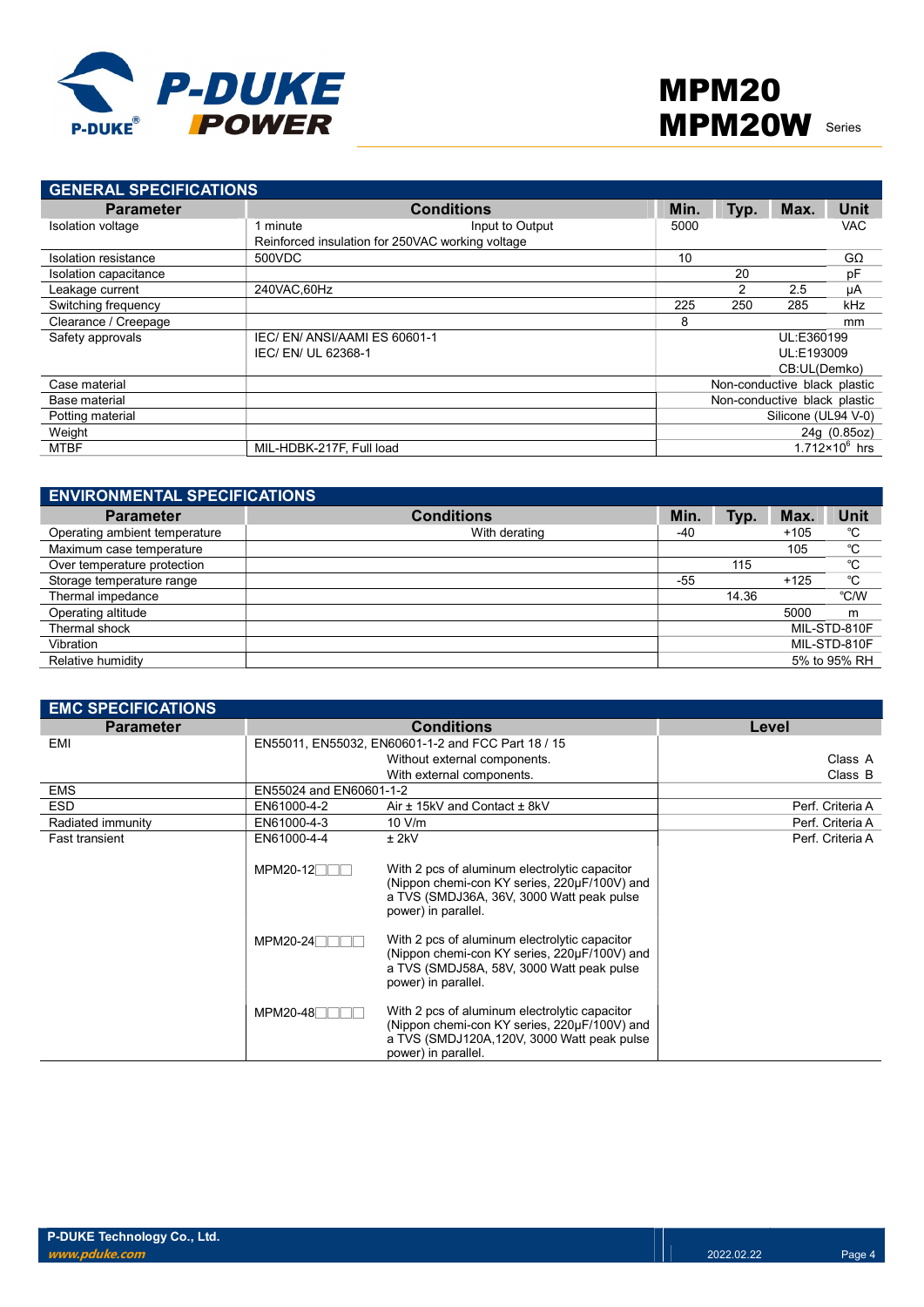

| <b>EMC SPECIFICATIONS(CONTINUED)</b> |             |                                                                                                                                                                     |                  |  |  |  |  |  |  |  |
|--------------------------------------|-------------|---------------------------------------------------------------------------------------------------------------------------------------------------------------------|------------------|--|--|--|--|--|--|--|
| <b>Parameter</b>                     |             | <b>Conditions</b>                                                                                                                                                   | Level            |  |  |  |  |  |  |  |
| Surge                                | EN61000-4-5 | $±$ 2kV                                                                                                                                                             | Perf. Criteria A |  |  |  |  |  |  |  |
|                                      | $MPM20-12$  | With 2 pcs of aluminum electrolytic capacitor<br>(Nippon chemi-con KY series, 220µF/100V) and<br>a TVS (SMDJ36A, 36V, 3000 Watt peak pulse<br>power) in parallel.   |                  |  |  |  |  |  |  |  |
|                                      | MPM20-24    | With 2 pcs of aluminum electrolytic capacitor<br>(Nippon chemi-con KY series, 220µF/100V) and<br>a TVS (SMDJ58A, 58V, 3000 Watt peak pulse<br>power) in parallel.   |                  |  |  |  |  |  |  |  |
|                                      | MPM20-48    | With 2 pcs of aluminum electrolytic capacitor<br>(Nippon chemi-con KY series, 220µF/100V) and<br>a TVS (SMDJ120A, 120V, 3000 Watt peak pulse<br>power) in parallel. |                  |  |  |  |  |  |  |  |
| Conducted immunity                   | EN61000-4-6 | $10 \,$ Vr.m.s                                                                                                                                                      | Perf. Criteria A |  |  |  |  |  |  |  |
| Power frequency magnetic field       | EN61000-4-8 | 100A/m continuous: 1000A/m 1 second                                                                                                                                 | Perf. Criteria A |  |  |  |  |  |  |  |

CAUTION: This power module is not internally fused. An input line fuse must always be used.

### CHARACTERISTIC CURVE







MPM20-24S05W Efficiency vs. Output Load

### FUSE CONSIDERATION

This power module is not internally fused. An input line fuse must always be used.

This encapsulated power module can be used in a wide variety of applications, ranging from simple stand-alone operation to an integrated part of sophisticated power architecture.

To maximum flexibility, internal fusing is not included; however, to achieve maximum safety and system protection, always use an input line fuse. The input line fuse suggest as below:

| Model                  | <b>Fuse Rating</b><br>Ά | Fuse Type |
|------------------------|-------------------------|-----------|
| MPM20-12<br>24         |                         | Slow-Blow |
| MPM20-24<br>- 481<br>M |                         | Slow-Blow |
| MPM20-48               |                         | Slow-Blow |

The table based on the information provided in this data sheet on inrush energy and maximum DC input current at low Vin.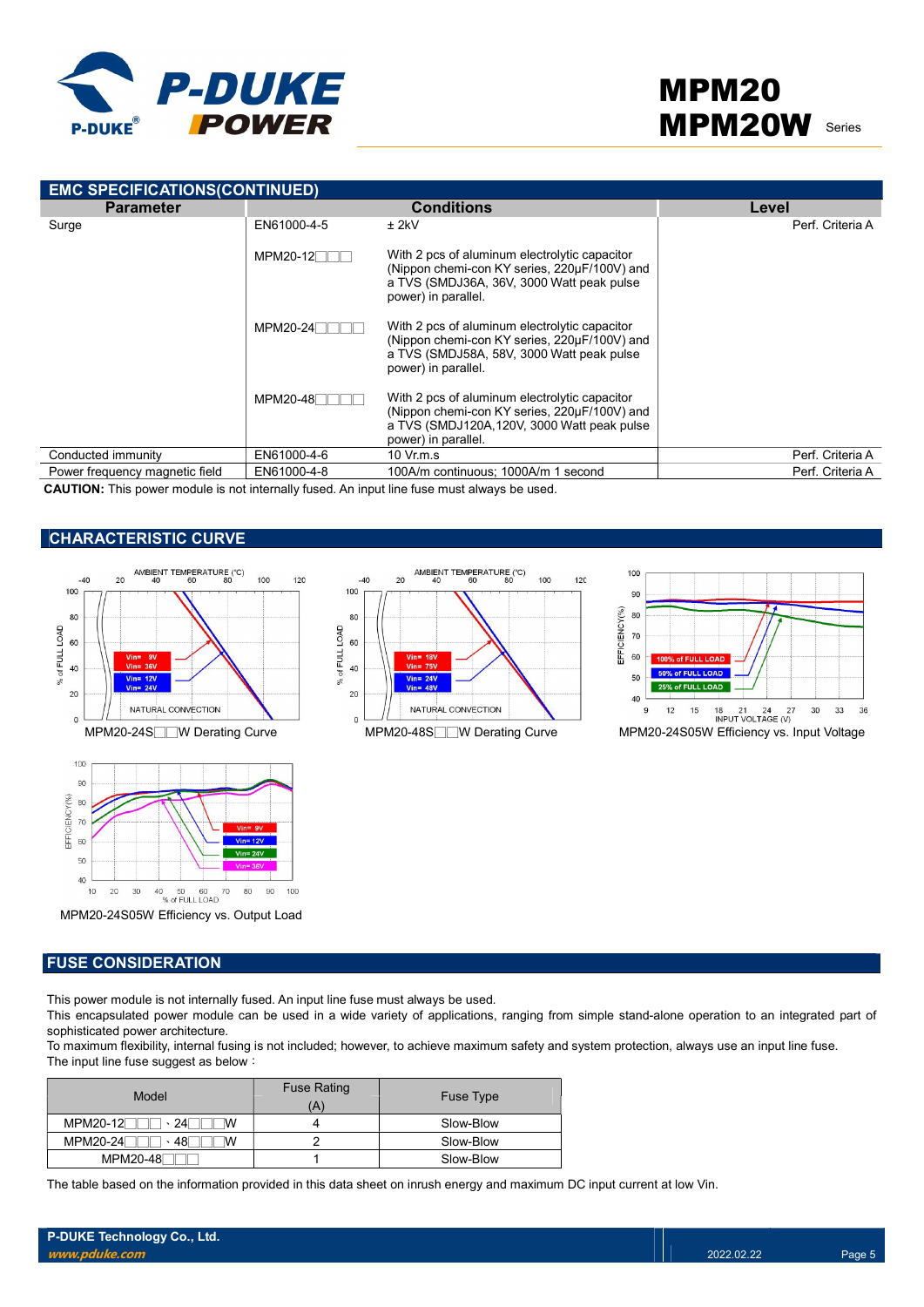

## MPM20 **MPM20W** Series

### MECHANICAL DRAWING



## PIN CONNECTION

| <b>PIN</b> | <b>SINGLE</b> | <b>DUAL</b>   |  |  |
|------------|---------------|---------------|--|--|
|            | $+V$ in       | $+V$ in       |  |  |
| 2          | -Vin          | -Vin          |  |  |
| ঽ          | Ctrl (Option) | Ctrl (Option) |  |  |
|            | +Vout         | +Vout         |  |  |
| 5          | -Vout         | Common        |  |  |
| ี่ค        | Trim          | -Vout         |  |  |

1. All dimensions in inch [mm]

2. Tolerance :x.xx±0.02 [x.x±0.5]

x.xxx±0.01 [x.xx±0.25]

3. Pin dimension tolerance ±0.004[0.10]

### RECOMMENDED PAD LAYOUT



- There should be at least 8mm distance between primary and secondary circuit.
- \*\* For further information, please contact P-DUKE.

### THERMAL CONSIDERATIONS

The power module operates in a variety of thermal environments.

However, sufficient cooling should be provided to help ensure reliable operation of the unit.

Heat is removed by conduction, convection, and radiation to the surrounding environment.

Proper cooling can be verified by measuring the point as the figure below.

The temperature at this location should not exceed "Maximum case temperature".

When operating, adequate cooling must be provided to maintain the test point temperature at or below "Maximum case temperature". You can limit this temperature to a lower value for extremely high reliability.

■ Thermal test condition with vertical direction by natural convection (20LFM).



All dimensions in inch[mm] Pad size(lead free recommended) Through hole 1.2.3.4.5.6: ∅0.051[1.30] Top view pad 1.2.3.4.5.6: ∅0.064[1.63] Bottom view pad 1.2.3.4.5.6: ∅0.102[2.60]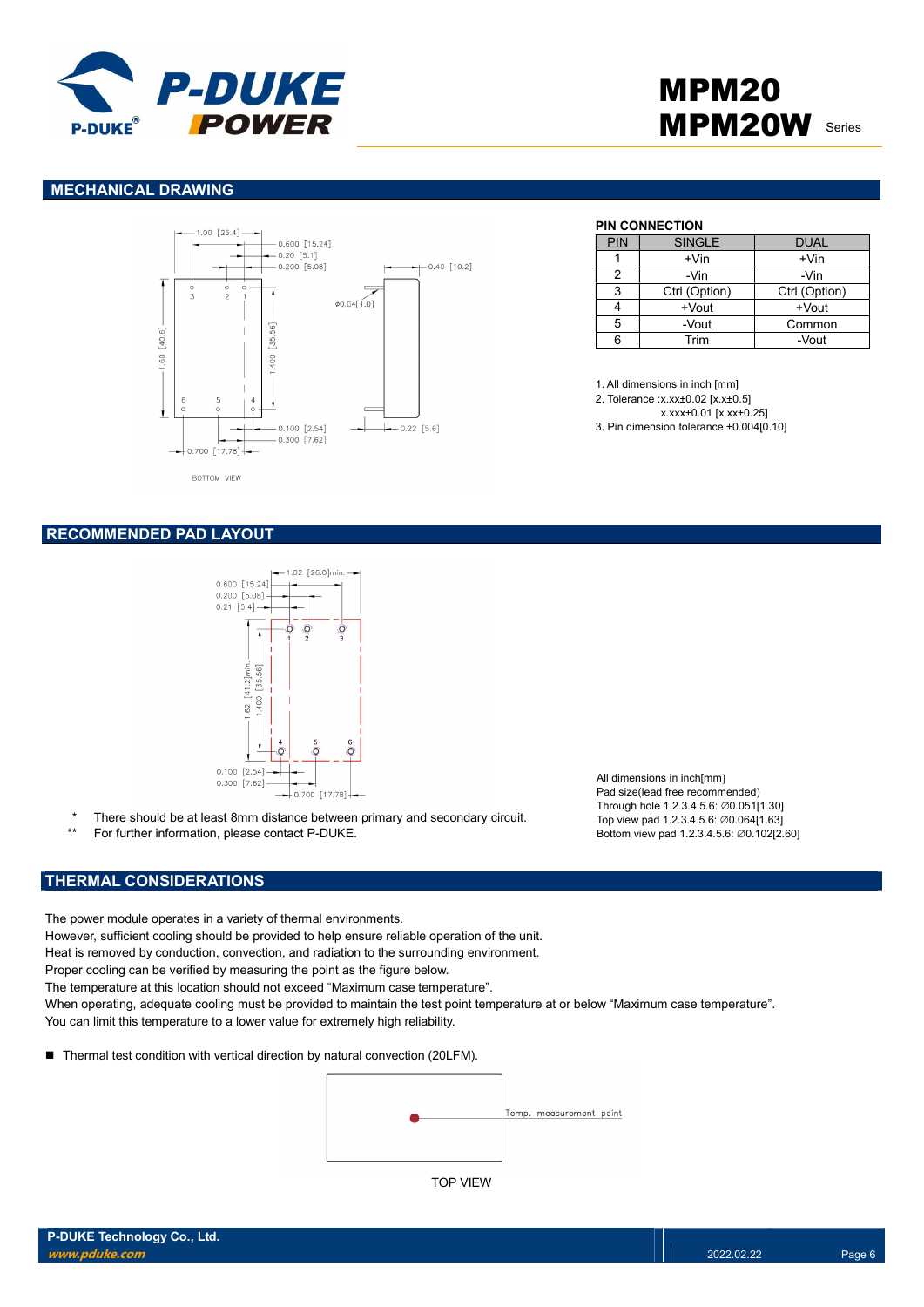

## MPM20 MPM20W Series

### OUTPUT VOLTAGE ADJUSTMENT

It allows the user to increase or decrease the output voltage of the module.

This is accomplished by connecting an external resistor between the Trim pin and either the +Vout or -Vout pins.

With an external resistor between the Trim and -Output pin, the output voltage increases.

With an external resistor between the Trim and +Output pin, the output voltage decreases.

The external Trim resistor needs to be at least 1/16W of rated power.

#### ■ Trim Up Equation

$$
R_U = \left[\frac{G \times L}{\left(V_{o,up} - L - K\right)} - H\right] \Omega
$$

#### ■ Trim Down Equation

$$
R_D = \left[ \frac{(V_{o,\text{down}} - L) \times G}{(V_o - V_{o,\text{down}})} - H \right] \Omega
$$

 $-$ Vout  $\overline{O}$ 

 $\begin{matrix}\n & \uparrow \\
 & \downarrow \\
 & \downarrow \\
 & \downarrow \\
\text{Trim}\,\, \stackrel{6}{\circ}\quad\n\end{matrix}$ 

### EXTERNAL OUTPUT TRIMMING

Output can be externally trimmed by using the method shown below.

Trim-up

|                            |                         | <b>IS05W</b> |                |         |                |         |                                                                                                                                                                                                                                                                                                                                                                                                                                                                                                                                                                                                                                                                                                                             |        |        |        |        |
|----------------------------|-------------------------|--------------|----------------|---------|----------------|---------|-----------------------------------------------------------------------------------------------------------------------------------------------------------------------------------------------------------------------------------------------------------------------------------------------------------------------------------------------------------------------------------------------------------------------------------------------------------------------------------------------------------------------------------------------------------------------------------------------------------------------------------------------------------------------------------------------------------------------------|--------|--------|--------|--------|
| $\triangle$ V              | (% )                    | 1            | $\overline{2}$ | 3       | $\overline{4}$ | 5       | $\overline{7}$<br>6<br>8<br>9<br>10<br>5.5<br>5.3<br>5.4<br>5.35<br>5.45<br>40.533<br>29.888<br>26.339<br>23.500<br>34.450<br>5<br>6<br>$\overline{7}$<br>8<br>9<br>10<br>12.6<br>12.72<br>12.84<br>13.2<br>12.96<br>13.08<br>15.723<br>29.612<br>24.652<br>20.932<br>18.038<br>5<br>6<br>$\overline{7}$<br>9<br>10<br>8<br>15.9<br>16.05<br>16.2<br>16.35<br>16.5<br>22.668<br>18.700<br>15.723<br>13.409<br>11.557<br>15<br>16<br>17<br>18<br>20<br>19<br>18<br>17.4<br>17.55<br>17.7<br>17.85<br>3.223<br>5.307<br>4.694<br>4.149<br>3.662<br>$\overline{7}$<br>5<br>6<br>8<br>9<br>10<br>26.4<br>25.44<br>25.68<br>25.92<br>26.16<br>84.222<br>70.333<br>51.815<br>45.333<br>59.917<br>15<br>16<br>17<br>18<br>20<br>19 |        |        |        |        |
| Vout                       | (V)                     | 5.05         | 5.1            | 5.15    | 5.2            | 5.25    |                                                                                                                                                                                                                                                                                                                                                                                                                                                                                                                                                                                                                                                                                                                             |        |        |        |        |
| <b>RU</b>                  | $(k\Omega)$             | 253.450      | 125.700        | 83.117  | 61.825         | 49.050  |                                                                                                                                                                                                                                                                                                                                                                                                                                                                                                                                                                                                                                                                                                                             |        |        |        |        |
|                            | $\sqcap$ S12 $\cdot$    | <b>S12W</b>  |                |         |                |         |                                                                                                                                                                                                                                                                                                                                                                                                                                                                                                                                                                                                                                                                                                                             |        |        |        |        |
|                            |                         |              |                |         |                |         |                                                                                                                                                                                                                                                                                                                                                                                                                                                                                                                                                                                                                                                                                                                             |        |        |        |        |
| $\triangle$ V              | (%)                     | $\mathbf{1}$ | $\overline{2}$ | 3       | $\overline{4}$ |         |                                                                                                                                                                                                                                                                                                                                                                                                                                                                                                                                                                                                                                                                                                                             |        |        |        |        |
| Vout                       | (V)                     | 12.12        | 12.24          | 12.36   | 12.48          |         |                                                                                                                                                                                                                                                                                                                                                                                                                                                                                                                                                                                                                                                                                                                             |        |        |        |        |
| <b>RU</b>                  | $(k\Omega)$             | 203.223      | 99.057         | 64.334  | 46.973         | 36.557  |                                                                                                                                                                                                                                                                                                                                                                                                                                                                                                                                                                                                                                                                                                                             |        |        |        |        |
|                            | $\square$ S15 $\cdot$   | 1S15W        |                |         |                |         |                                                                                                                                                                                                                                                                                                                                                                                                                                                                                                                                                                                                                                                                                                                             |        |        |        |        |
| $\triangle$ V              | (%)                     | $\mathbf{1}$ | $\overline{2}$ | 3       | $\overline{4}$ |         |                                                                                                                                                                                                                                                                                                                                                                                                                                                                                                                                                                                                                                                                                                                             |        |        |        |        |
| Vout                       | (V)                     | 15.15        | 15.3           | 15.45   | 15.6           | 15.75   |                                                                                                                                                                                                                                                                                                                                                                                                                                                                                                                                                                                                                                                                                                                             |        |        |        |        |
| <b>RU</b>                  | $(k\Omega)$             | 161.557      | 78.223         | 50.446  | 36.557         | 28.223  |                                                                                                                                                                                                                                                                                                                                                                                                                                                                                                                                                                                                                                                                                                                             |        |        |        |        |
|                            |                         |              |                |         |                |         |                                                                                                                                                                                                                                                                                                                                                                                                                                                                                                                                                                                                                                                                                                                             |        |        |        |        |
| $\triangle$ V              | (%)                     | 11           | 12             | 13      | 14             |         |                                                                                                                                                                                                                                                                                                                                                                                                                                                                                                                                                                                                                                                                                                                             |        |        |        |        |
| Vout                       | (V)                     | 16.65        | 16.8           | 16.95   | 17.1           | 17.25   |                                                                                                                                                                                                                                                                                                                                                                                                                                                                                                                                                                                                                                                                                                                             |        |        |        |        |
| <b>RU</b>                  | $(k\Omega)$             | 10.042       | 8.779          | 7.711   | 6.795          | 6.001   |                                                                                                                                                                                                                                                                                                                                                                                                                                                                                                                                                                                                                                                                                                                             |        |        |        |        |
|                            | $\sqsupset$ S24 $\cdot$ | <b>S24W</b>  |                |         |                |         |                                                                                                                                                                                                                                                                                                                                                                                                                                                                                                                                                                                                                                                                                                                             |        |        |        |        |
| $\bigtriangleup\mathsf{V}$ | (% )                    | $\mathbf{1}$ | $\overline{2}$ | 3       | $\overline{4}$ |         |                                                                                                                                                                                                                                                                                                                                                                                                                                                                                                                                                                                                                                                                                                                             |        |        |        |        |
| Vout                       | (V)                     | 24.24        | 24.48          | 24.72   | 24.96          | 25.2    |                                                                                                                                                                                                                                                                                                                                                                                                                                                                                                                                                                                                                                                                                                                             |        |        |        |        |
| <b>RU</b>                  | $(k\Omega)$             | 570.333      | 278.667        | 181.444 | 132.833        | 103.667 |                                                                                                                                                                                                                                                                                                                                                                                                                                                                                                                                                                                                                                                                                                                             |        |        |        |        |
|                            |                         |              |                |         |                |         |                                                                                                                                                                                                                                                                                                                                                                                                                                                                                                                                                                                                                                                                                                                             |        |        |        |        |
| $\triangle$ V              | (%)                     | 11           | 12             | 13      | 14             |         |                                                                                                                                                                                                                                                                                                                                                                                                                                                                                                                                                                                                                                                                                                                             |        |        |        |        |
| Vout                       | (V)                     | 26.64        | 26.88          | 27.12   | 27.36          | 27.6    | 27.84                                                                                                                                                                                                                                                                                                                                                                                                                                                                                                                                                                                                                                                                                                                       | 28.08  | 28.32  | 28.56  | 28.8   |
| <b>RU</b>                  | $(k\Omega)$             | 40.030       | 35.611         | 31.872  | 28.667         | 25.889  | 23.458                                                                                                                                                                                                                                                                                                                                                                                                                                                                                                                                                                                                                                                                                                                      | 21.314 | 19.407 | 17.702 | 16.167 |

### ■ Trim Constants

| Module                            | G     | н     | κ    |     |
|-----------------------------------|-------|-------|------|-----|
| $MPM20 S05 \cdot$ $TSS05W$        | 5110  | 2050  | 2.5  | 2.5 |
| $MPM20-TS12 \cdot TTS12W$         | 10000 | 5110  | 9.5  | 2.5 |
| $MPM20-TS15 \cdot TTS15W$         | 10000 | 5110  | 12.5 | 2.5 |
| $MPM20-TS24 \cdot$<br>$\Box$ S24W | 56000 | 13000 | 21.5 | 2.5 |